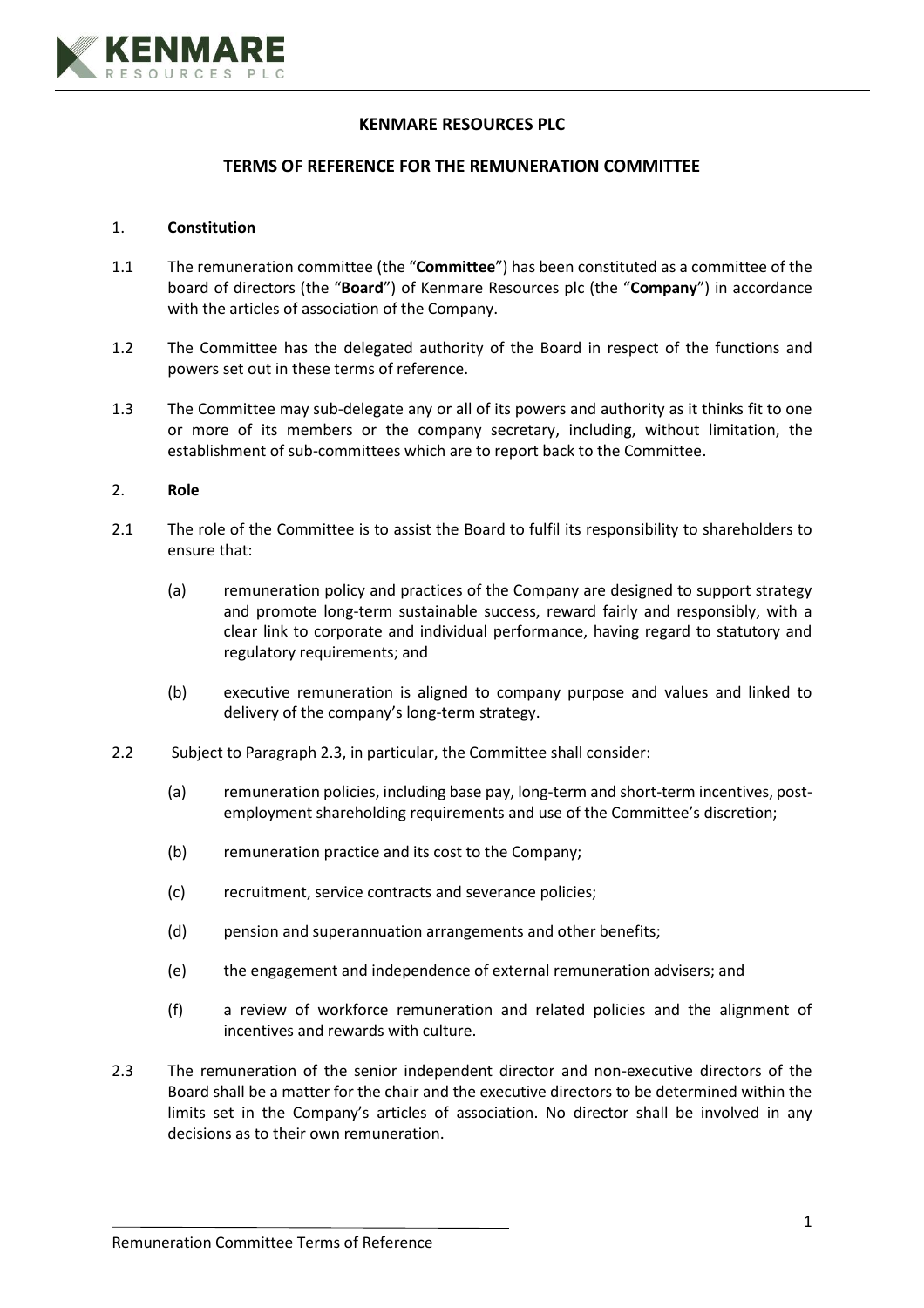

## 3. **Duties and terms of reference**

3.1 The Committee shall carry out the following duties for the Company and its subsidiaries (the "**Group**") and advise the Board appropriately:

### **Remuneration policy and practices**

- (a) determine and agree with the Board the policy for the remuneration and benefits, including pension rights and compensation payments, of the executive directors and set the remuneration for:
	- (i) the chair of the Company;
	- (ii) executive directors;
	- (iii) the company secretary; and
	- (iv) such other members of the senior executive management as it is designated to consider;
- (b) subject to Paragraph 3.5(b), in determining the remuneration policy, consider:
	- (i) all relevant legal and regulatory requirements, the provisions and recommendations of the UK Corporate Governance Code (July 2018) (Code) and associated guidance;
	- (ii) the need to promote the long-term sustainable success of the Company and the alignment to the Company purpose and values, without paying more than is necessary, having regard to the views of shareholders and other stakeholders, and ensuring that executive directors, the company secretary and designated senior executives are rewarded in a fair and responsible manner, provided with appropriate incentives to encourage enhanced performance and are rewarded for their individual contributions;
	- (iii) the strategy of the Group and how the policy reflects and supports the longterm strategy;
	- (iv) the Company's risk appetite and risk management strategy ensuring that the remuneration policy is aligned to the Company's risk policies and systems and long-term strategic goals; and
	- (v) any shareholding requirements, including vesting and holding periods, and any post-employment shareholding requirements for executive directors, the company secretary and designated senior executives that encompass both unvested and vested shares;
- (c) when determining executive director remuneration policy and practices, address the following factors set out in Provision 40 of the Code:
	- (i) clarity;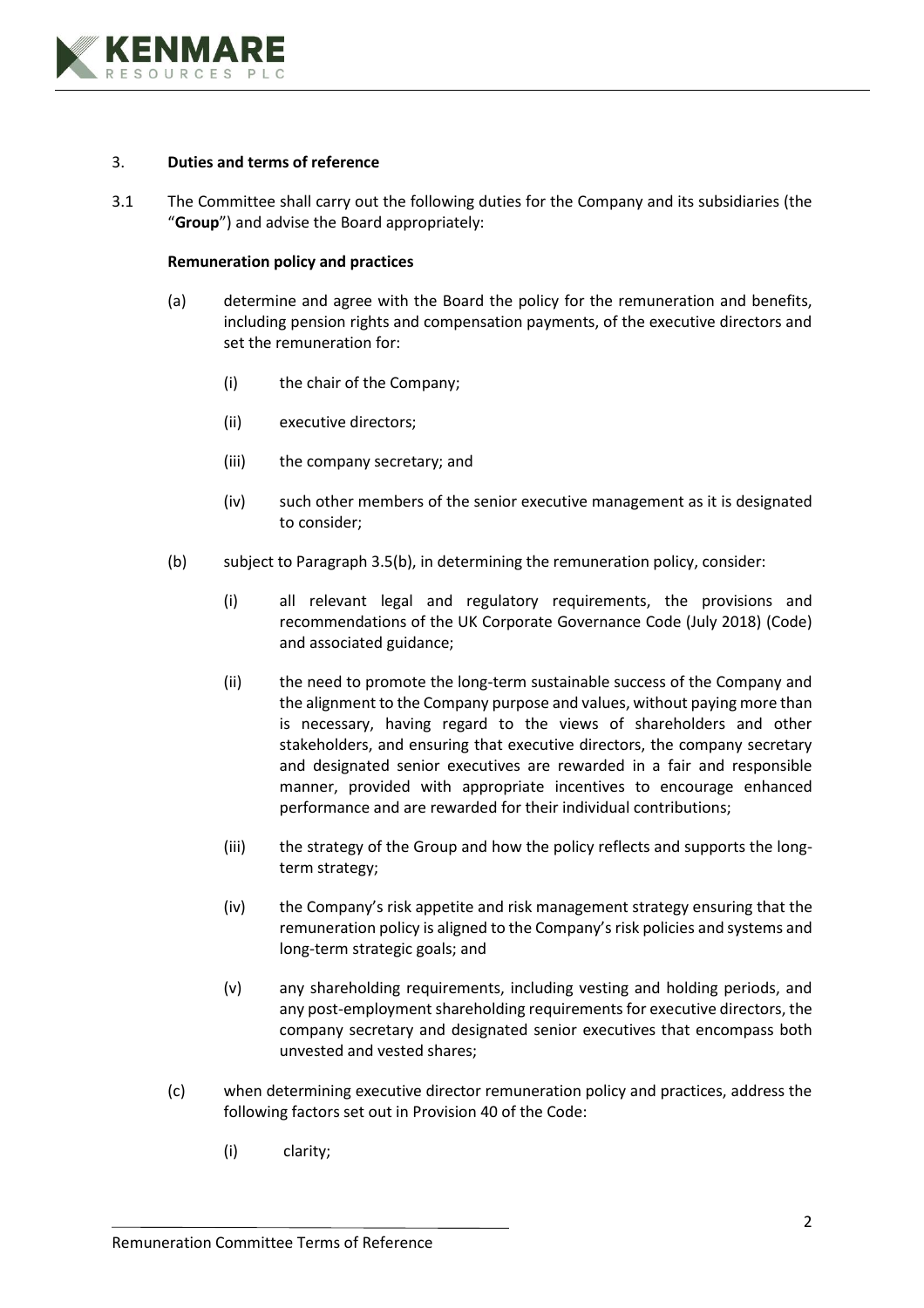

- (ii) simplicity;
- (iii) risk;
- (iv) predictability;
- (v) proportionality; and
- (vi) alignment to culture;
- (d) when determining remuneration schemes and the remuneration policy, consider the use of discretion by the Committee to override formulaic outcomes;
- (e) review the on-going appropriateness and relevance of the remuneration policy and consult with significant shareholders, as appropriate, on the policy or any other aspects of remuneration;
- (f) within the terms of the agreed remuneration policy, determine the total remuneration package for the chair of the Board and each element of the total individual remuneration package for each executive director, the company secretary and designated senior executives including (to the extent applicable):
	- (i) base salary;
	- (ii) profit sharing and specific incentive remuneration schemes or arrangements;
	- (iii) participation in share option schemes and share ownership plans;
	- (iv) pension arrangements, including the level of contributions by the Company; and
	- (v) other bonuses and benefits in cash or in kind;
- (g) ensure, where relevant, that (where required by law) any payments made in respect of any remuneration package are permitted under the latest shareholder approved remuneration policy and, if not, that either a revised remuneration policy or the proposed payment is submitted for shareholder approval;
- (h) within the terms of the agreed remuneration policy, decide on any ex-gratia payments to be made and benefits granted to directors, the company secretary and designated senior executives;
- (i) exercise any discretion or judgment on remuneration outcomes in accordance with any incentive schemes and the remuneration policy, taking account of company and individual performance, and wider circumstances; and
- (j) agree the policy for authorising claims for expenses from the directors.

# **Share based remuneration and bonus arrangements**

(k) recommend for approval by the Board the design of, and determine the targets for, the operation of all long-term incentive schemes, including all schemes involving the award of shares or the grant of options, in which executive directors, the company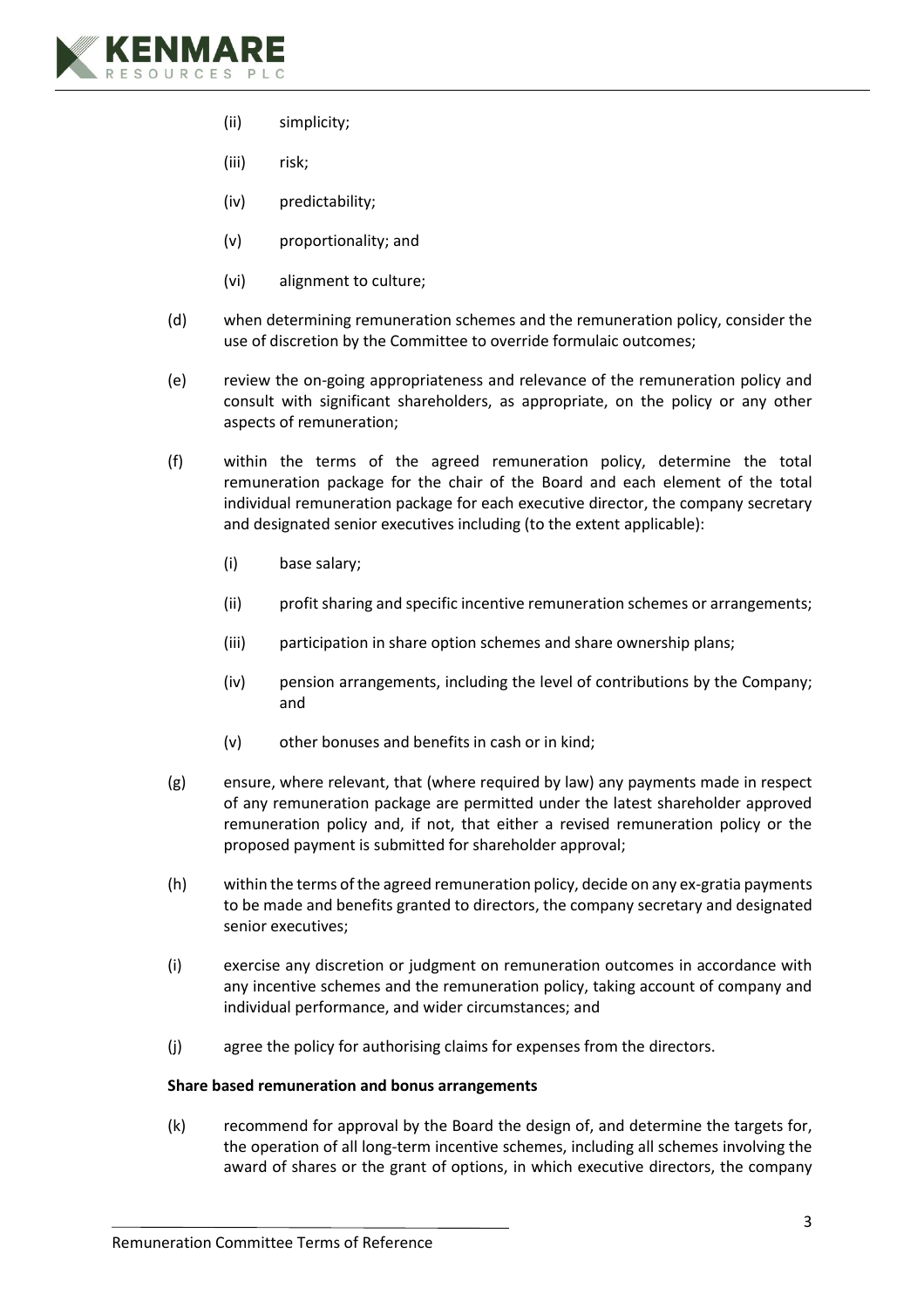

secretary and designated senior executives participate. For any such schemes or plans, determine each year whether the awards will be made, and if so, approve the levels of participation in such schemes or plans by those individuals;

- (l) monitor and assess any performance conditions applicable to any long-term incentive awards granted under any schemes or plans adopted by the Company. Ensure that the performance conditions are fully explained, aligned to the Company purpose and values, and clearly linked to the successful delivery of the Company's long-term strategy and enhancement of shareholder value;
- (m) consider whether the executive directors, the company secretary and designated senior executives should be eligible for annual bonuses;
- (n) recommend for approval by the Board the design of, and determine annual targets and key performance indicators for, any bonus scheme operated by the Company and assess performance against targets and key performance indicators, by the Company, individual executive directors, the company secretary and designated senior executives;
- (o) exercise independent judgement and discretion when authorising outcomes under all incentive arrangements, taking account of company and individual performance, and wider circumstances;
- (p) design and invoke agreed safeguards, for example, clawback or withholding the payment of any sum or share award, to protect against rewards for failure through appropriate risk management of any incentive arrangements to ensure that any performance-related payments reflect actual achievements; and
- (q) ensure that all incentive arrangements are aligned to the Company's risk policies and systems, its purpose and values, support the strategy and promote long-term sustainable success.

# **Pensions**

- (r) review the pension arrangements for the executive directors, the company secretary and designated senior executives and consider:
	- (i) the alignment of pension contribution rates, or payments in lieu, for executive directors, the company secretary and designated senior executives with those available to the workforce; and
	- (ii) the pension consequences and associated costs to the Company of basic salary increases and any other changes in pensionable remuneration or contribution rates, particularly for directors close to retirement, when compared with workforce arrangements.

# **Service contracts and severance**

(s) approve the terms of the service contracts, the duration of which shall not normally exceed one year's notice period, for executive directors, the company secretary and designated senior executives and any material amendments to those contracts;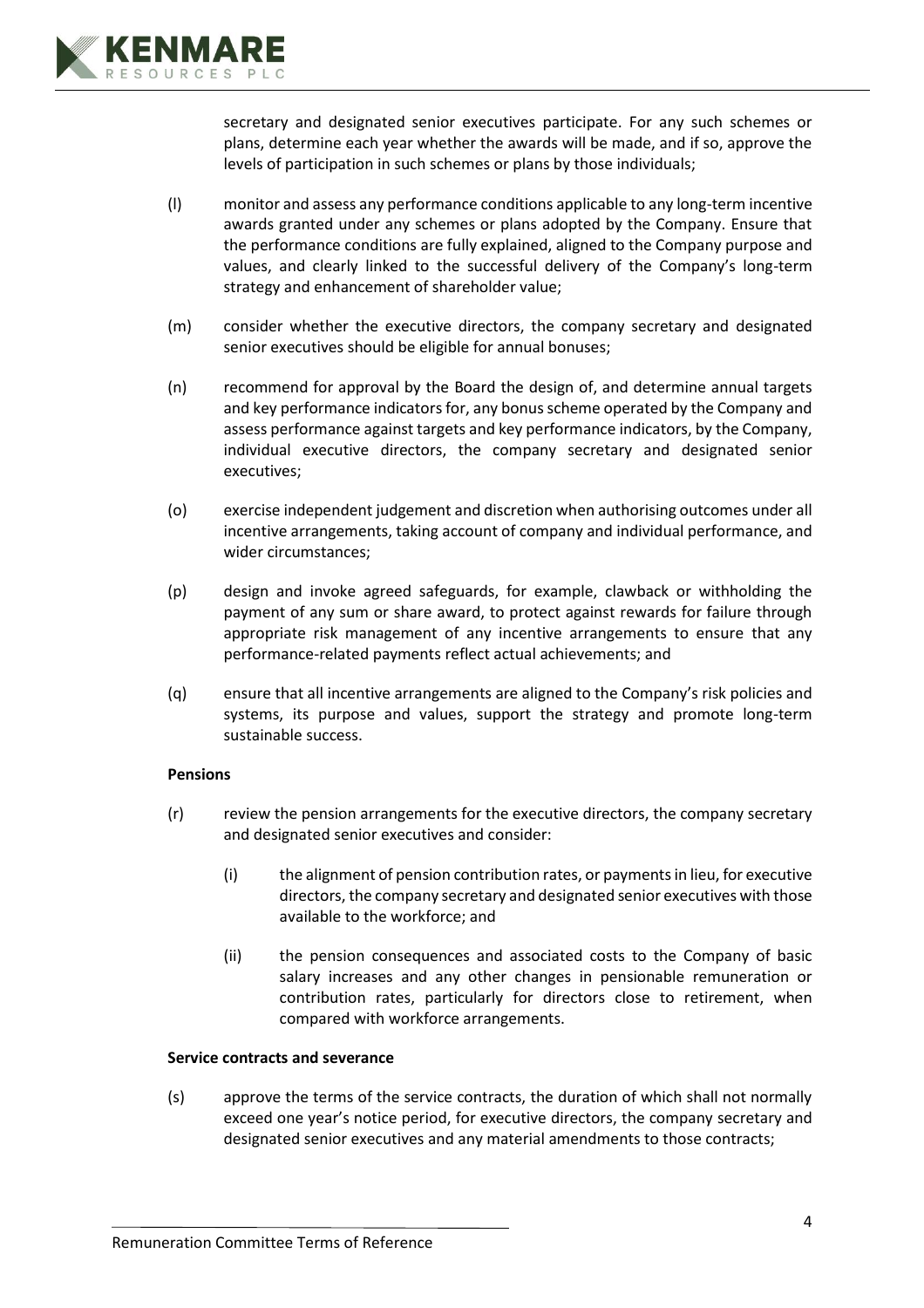

- (t) determine the policy for, and scope of, termination payments and compensation commitments for each executive director (and if designated) senior executives and ensure that poor performance is not rewarded and that there is a clear policy to link non-contractual payments to performance; and
- (u) ensure that contractual terms on termination, and any payments made, are fair to the individual and the Company and in accordance with legal and regulatory requirements, that failure is not rewarded and that the duty to mitigate loss is fully recognised.

# **Workforce remuneration and related policies**

- (v) review workforce remuneration and related policies and the alignment of incentives and rewards with culture;
- (w) when setting the policy for executive director remuneration, take into account the matters in Paragraph 3.1(v);
- (x) engage with the workforce to explain how decisions on executive pay reflect wider company pay policy; and
- (y) oversee any major changes in remuneration and employee benefits structures throughout the Group.

#### **Remuneration consultants**

- (z) to help it to fulfil its obligations and enable it to judge where to position the Company relative to other companies, have full authority to appoint remuneration consultants and to commission or purchase any reports, surveys or information which it deems necessary, at the expense of the Company but within any budgetary restraints imposed by the Board; and
- (aa) be exclusively responsible for establishing the selection criteria, selecting, appointing and setting the terms of reference for any remuneration consultants who advise the Committee.

#### **Shareholder approval**

- (bb) produce a report to shareholders annually on matters relating to executive remuneration that shall include the information required to be disclosed by the Companies Act 2014, the Code, the Listing Rules (as published by the Financial Conduct Authority and Euronext Dublin, as applicable to the Company) (Listing Rules) and any other relevant statutory, regulatory or governance codes and incorporate:
	- (i) an annual statement by the Committee's chair and annual report on directors' remuneration (together, annual remuneration report); and
	- (ii) as may be required by law or as the Board may determine, a directors' remuneration policy when it must be submitted for approval in accordance with paragraph 3.1(b) (directors' remuneration policy) and, in any other case, either the directors' remuneration policy, a summary of such policy or details of when the directors' remuneration policy was approved and where it can be found on the Company's website;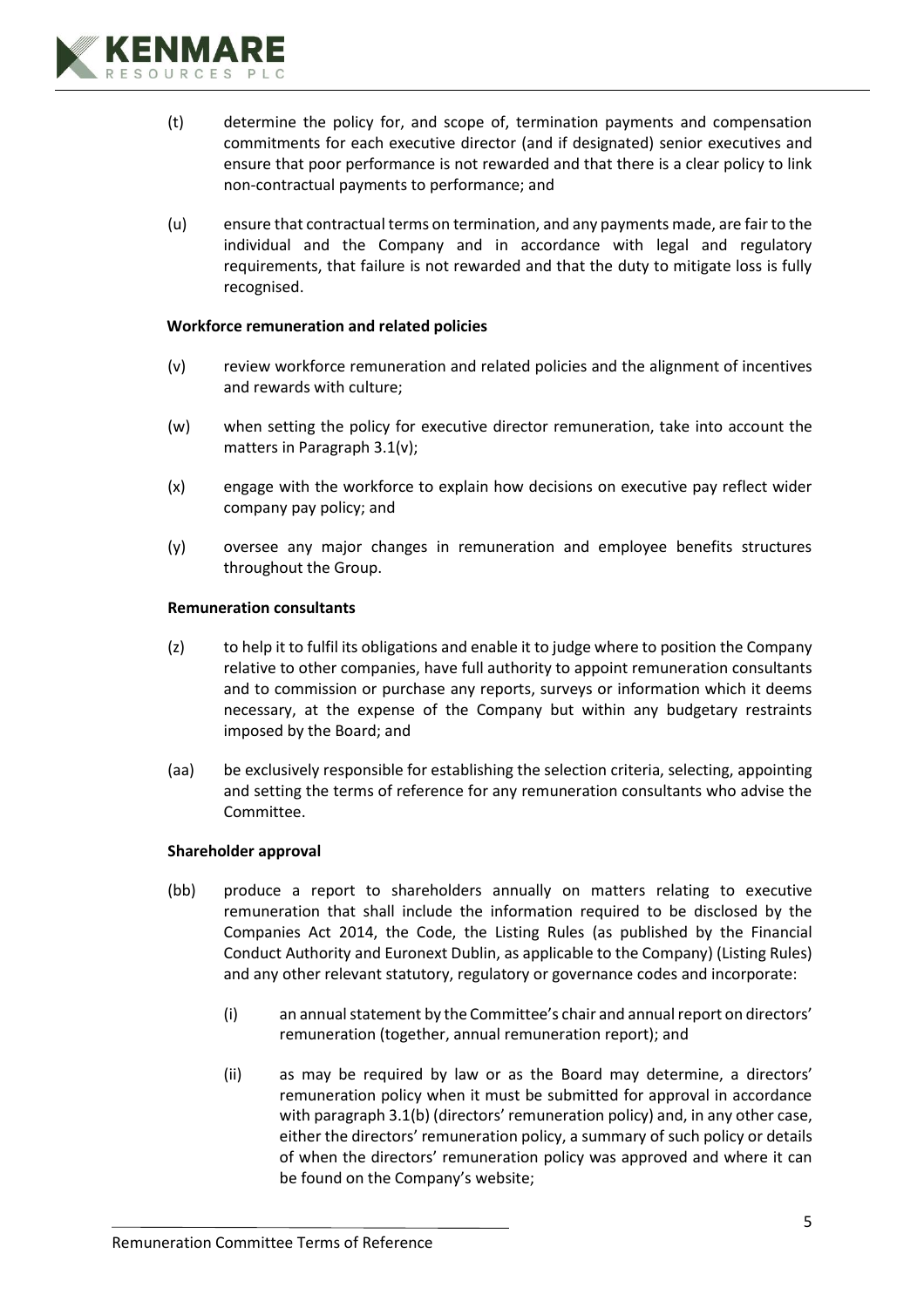

- (cc) submit the directors' remuneration policy for approval by the Board and shareholders (on a voluntary basis, or as may be required by law):
	- (i) every three years;
	- (ii) in any year in which there is a change to the policy;
	- (iii) if shareholder approval was not obtained when last submitted;
	- (iv) if majority shareholder approval was not achieved on the last submitted annual remuneration report; and
- (dd) submit the annual remuneration report for approval on an advisory basis by the Board and shareholders at the annual general meeting each year.

### **Other matters**

- (ee) keep abreast of external remuneration trends and market conditions including receiving an annual presentation from its external remuneration consultants;
- (ff) subject to delegation of authority by the Board, determine whether the disclosure of any information on performance conditions and performance targets would be commercially sensitive;
- (gg) consider such other matters as are referred to the Committee by the Board; and
- (hh) work and liaise as necessary with all other Board committees.

#### 4. **Membership**

- 4.1 The Committee shall comprise a minimum of three members. Each Committee member shall be an independent non-executive director as determined by the Board (in accordance with the principles of the Code), save that the chairman of the Board may be a member of the Committee if he or she was considered to be independent on appointment as chairman. The chairman of the Board shall not chair the Committee.
- 4.2 The Board shall appoint members of the Committee.
- 4.3 The Board shall appoint the chairman of the Committee from among the independent nonexecutive directors. In the absence of the Committee chairman and/or an appointed deputy, the remaining members present at a meeting shall elect one of their number present to chair the meeting.
- 4.4 The Committee chairman shall review membership of the Committee annually, as part of the annual performance evaluation of the Committee.
- 4.5 The company secretary, or his or her nominee, shall act as the secretary of the Committee and provide all necessary support to the Committee, including the recording of Committee minutes and ensuring that the Committee receives information and papers in a timely manner to enable full and proper consideration of the relevant issues.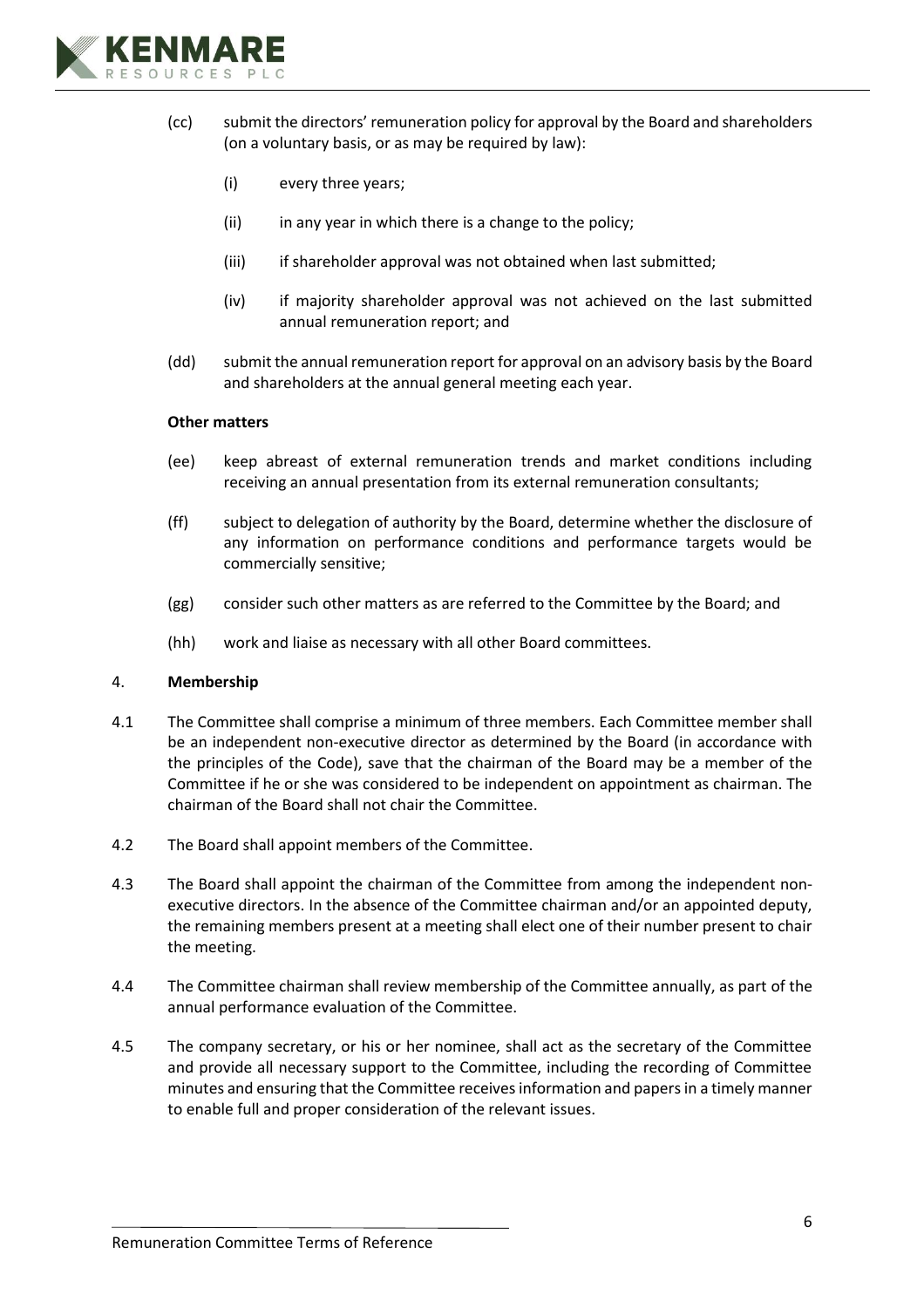

# 5. **Attendance at Meetings**

- 5.1 The Committee shall meet at least two times a year and otherwise as required.
- 5.2 Only members of the Committee have the right to attend Committee meetings. However, other individuals such as the managing director, the head of human resources and external advisers may be invited to attend for all or part of any meeting, as and when appropriate and necessary and with the agreement of the Committee chairman. Members' and other participants' attendance through telephone or video-link is permissible.
- 5.3 No person (including directors and the chairman) of the Company shall participate at a meeting of the Committee (or during a relevant part) at which any part of their remuneration is being directly discussed or participate in any recommendation or decision specifically concerning their remuneration.
- 5.4 Through the chairman of the Board, the Committee shall ensure that the Company (whether through the Committee or otherwise) maintains contact as required with its principal shareholders about remuneration.
- 5.5 The secretary of the Committee shall ascertain, at the beginning of each meeting, the existence of any conflicts of interest and minute them accordingly.

## 6. **Notice of Meetings**

- 6.1 Meetings of the Committee shall be called by the secretary of the Committee at the request of the Committee chairman.
- 6.2 Unless otherwise agreed, notice of each meeting confirming the venue, time and date, together with an agenda of items to be discussed, shall be forwarded to each member of the Committee and any other person required to attend, no later than five calendar days before the date of the meeting. Supporting papers shall be sent to Committee members and to other attendees as appropriate, at the same time, but Committee papers may be forwarded at shorter notice with the approval of the Committee chairman.
- 6.3 Notices, agendas and supporting papers can be sent in electronic form where the recipient has agreed to receive documents in such a way.

# 7. **Quorum**

- 7.1 The quorum necessary for the transaction of business at a Committee meeting shall be two members.
- 7.2 A duly convened Committee meeting at which a quorum is present shall be competent to exercise all or any of the authorities, powers and discretions vested in or exercisable by the Committee.

# 8. **Voting Arrangements**

8.1 Each Committee member shall have one vote which may be cast on matters considered at the meeting. Votes can only be cast by members attending a Committee meeting.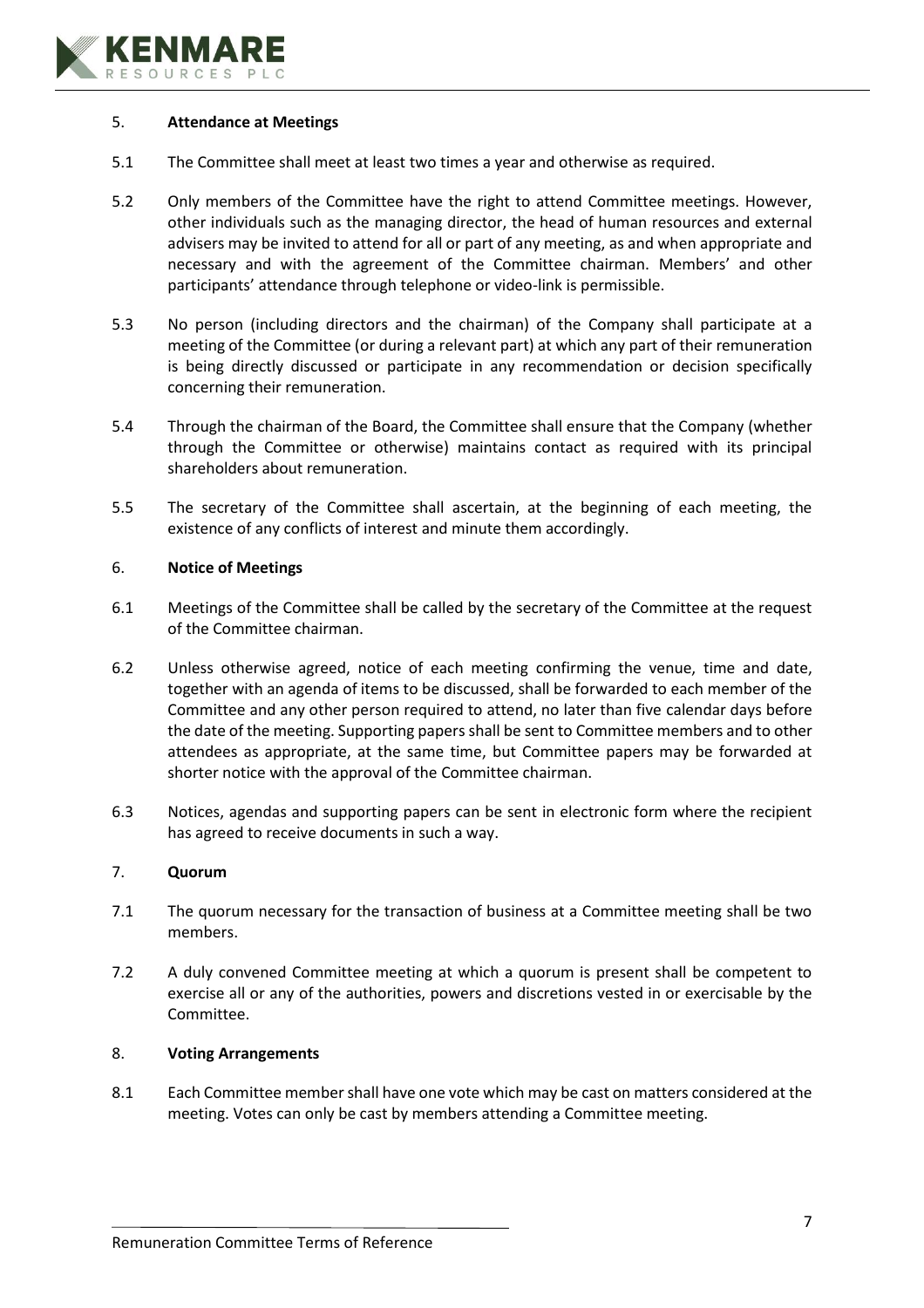

- 8.2 If a matter that is considered by the Committee is one where a Committee member, either directly or indirectly has a personal interest, that member shall not be permitted to vote at the meeting.
- 8.3 Except where he has a personal interest, the Committee chairman shall have a casting vote.
- 8.4 The Committee chairman may ask any attendees of a Committee meeting to leave the meeting to allow discussions of matters relating to them.

## 9. **Minutes of Meetings**

- 9.1 The company secretary (or his or her nominee) shall minute the proceedings and resolutions of all Committee meetings, including the names of those present and in attendance.
- 9.2 Draft minutes of Committee meetings shall be circulated promptly to all Committee members. Once approved, minutes shall be circulated to all other non-executive directors and, at the discretion of the Committee chairman, to all other Board members unless in the opinion of the Committee chairman it would be inappropriate to do so.

### 10. **Reporting Responsibilities**

- 10.1 The Committee shall:
	- (a) report to the Board on workforce reward, incentives and conditions, and support the Board's monitoring of the alignment of company policies and practices with culture and strategy;
	- (b) make whatever recommendations to the Board it deems appropriate on any area within its remit where action or improvement is needed;
	- (c) ensure that provisions regarding the disclosure of information, including pensions, as set out in company law and the Code, are fulfilled;
	- (d) prepare a formal report for shareholders to be incorporated in the Company's annual report that shall include the matters referred to in Paragraph 3.1(bb) and ensure that it is submitted for approval in accordance with Paragraph 3.1(cc) above;
	- (e) if the Committee has appointed remuneration consultants, identify in the annual report, the name of the consultants and state whether they have any connection with the Company or individual directors;
	- (f) ensure, through the chair of the Board, that the Company maintains contact, and the Committee chair seeks engagement, as required, with the Company's major shareholders on significant matters related to the Committee's areas of responsibility;
	- (g) prepare and adopt a report on the Committee's work and activities for inclusion in the Company's annual report setting out:
		- (i) the number of meetings of the Committee and individual attendance by the members; and
		- (ii) the matters listed in Provision 41 of the Code and other information recommended by the Code; and